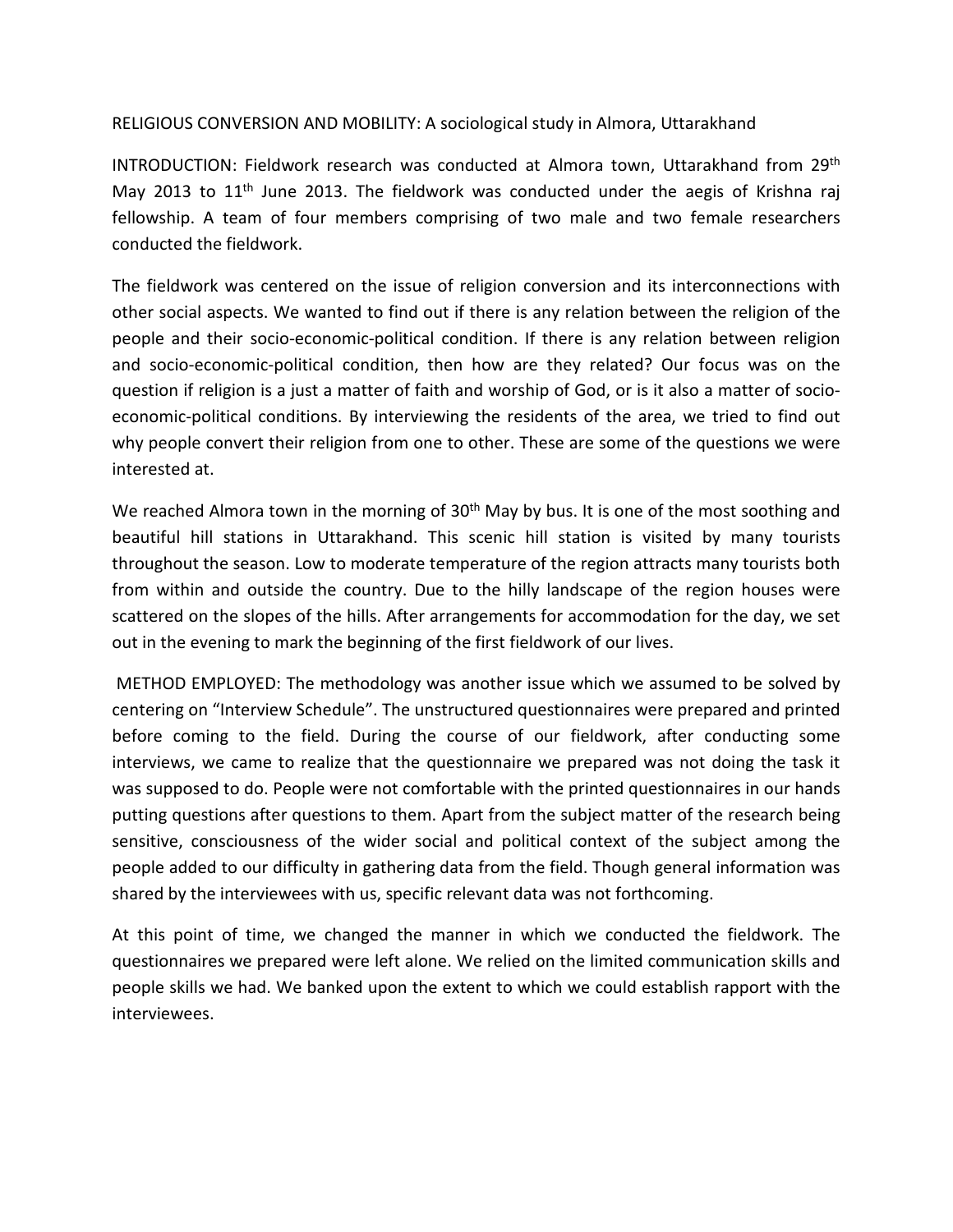To collect our sample, we have employed a combination of purposive and snowballing sampling. Purposive as we were looking for people relevant for our research, people who have converted from one religion to another and snowballing sampling as one respondent led to another.

PEOPLE INTERVIEWED: Most of our interviewees were Christians. Heeradongri and Karbala are some of the few places where Christians live in clusters. These places are very peaceful places where people live in solidarity with each other. We had interaction with Fathers of local Churches, adult members of different households.

CONVERSION DUE TO SPRITUAL REASONS: Our first interviewee was a woman who is wife of a Pastor. They live in a small mud-house in the church compound. They live a simple lifestyle. A part of their family income comes from her paintings. The paintings were all related to Christianity. She told us that she is a born Christian and she married the Pastor. While interacting with her, she told us that they follow Christianity for spiritual purpose, economic or political conditions have nothing to do with their faith in Christianity. She continued to argue that by having faith in Christ, they are choosing the right path of life. She argues that people adopt Christianity because the religion teaches them the right path. She believe that all humans are sinful, do various kind of sinful activities, so in order to relieve themselves from the sins and wrongdoings, they follow the right path i.e. accepting Christ as their personal savior.

Here is an interesting case which supports spirituality as one of the reasons for conversion. This is a case where conversion to Christianity took place due to attraction by the philosophies, ideas, ideology etc. which is mentioned in the religious text i.e. the Bible.

Mr. Kundan Bora is a 36 years old pastor living in Heeradongri. He got converted to Christianity from Thakur caste of Hinduism in 2001. He lives in a tin-roofed mud house with his wife and two children-a daughter and a son. His wife is the sister-in-charge of a local hospital and he does networking business. He carries out his business with the help of his laptop and mobile phone. Apart from these gadgets, he has got a TV and a motorbike.

According to him, before conversion he was used to alcohol and couldn't talk to anybody without abusing them. People used to call him 'goonda'. "log mujhe goonde kehte the, kisise gali diye bina baad nahi kar pata tha" are some of the words he used to narrate his story. He believed in casteist practices and cleaned himself with cow urine if a person of lower caste happens to pass nearby him. He hated lepers and spitted the whole day when he went to give food to the lepers once.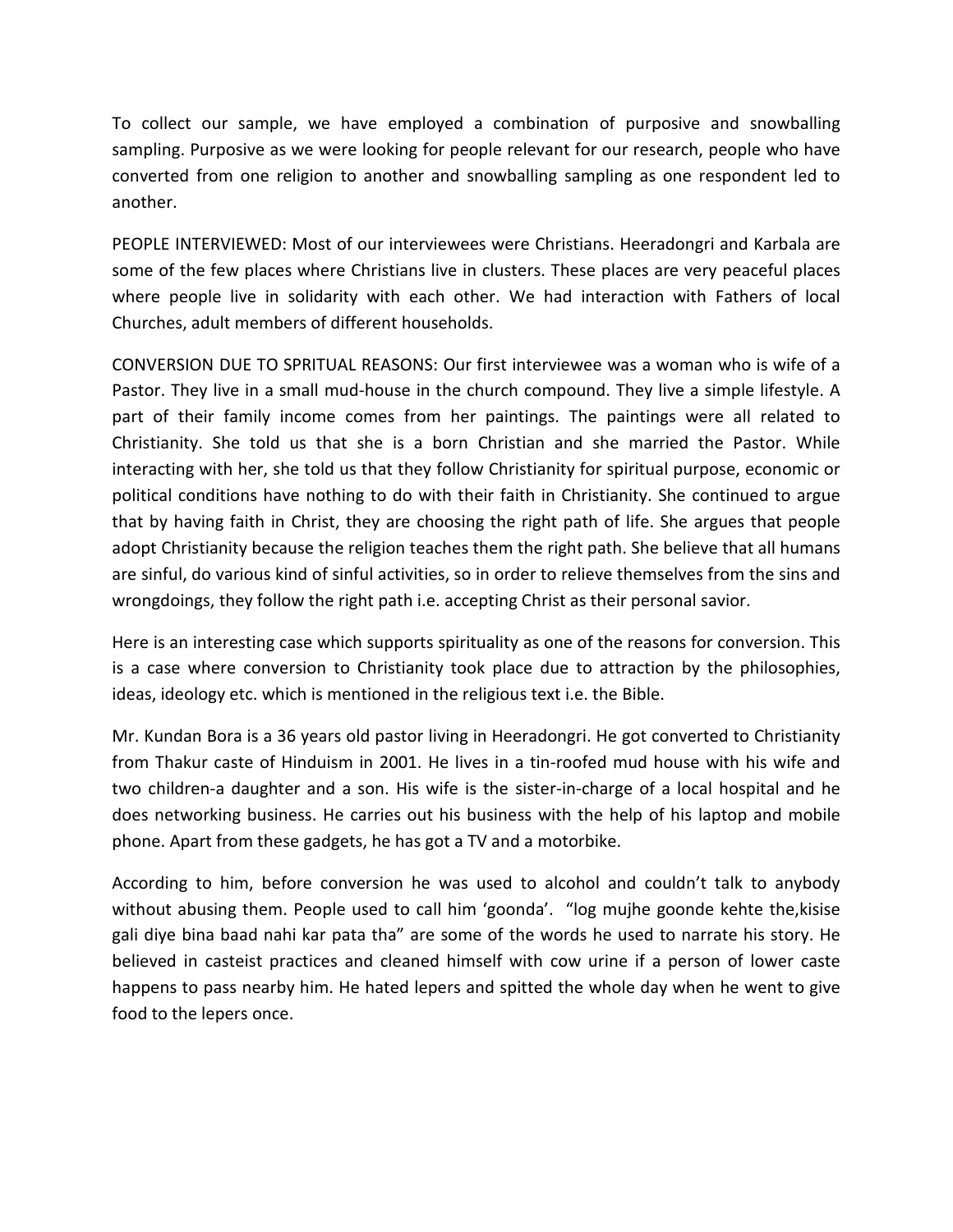He told us that at a point of time in his life he got many problems that he was about to go mad. At this point of time a friend of his gave him a bible, he read it and liked it so much that he converted to Christianity and changed his life for once and all. He gave up taking alcohol, he no more abuses people, and he eats and mixes with the people of lower caste. He later became a pastor.

This case serves as a perfect example of converting to Christianity for spiritual reasons. Seeing his present conditions i.e. living in a mud house, supporting his family by networking business etc., the possibility of conversion for economic benefits is ruled out in this case. Any connection with political and social benefits is not visible in this case of conversion.

Spirituality undisputedly is one of the reasons for conversion to Christianity but it is not the only reason for conversion to Christianity. Marriage is also an important reason for conversion to Christianity. Below we discuss an interesting case of conversion due to marriage.

CONVERSION DUE TO MARRIAGE: Sanjay Valmiki is a 25 years old man belonging to the valmiki caste of Hinduism. He works as a part time cleaner in "nagar pallika". His task is to take waste outside the town. He has studied up to 8<sup>th</sup> standard. He married Sheetal De Costa (24 years), a Christian in 2012. Sheetal changed her name to Sheetal Valmiki after marriage. She is pursuing her bachelor's degree in arts at a college in Pithoragar. Sheetal's grandfather adopted Christianity from Hinduism. Most of us would think that they might have eloped since they belonged to different religions. We anticipated the same and asked if they had love marriage and his replied shocked us. They met each other through his relatives who acted as mediators in arranging their marriage. Their marriage was arranged by their parents and relatives and they had no problems in their marriage. They married both in the temple and the church. Sanjay claims that though he doesn't stop her from going to the church, she doesn't go to the church anymore after marriage. Her in-laws asked her to convert to Hinduism and she agreed. Though they are officially Hindus now, her husband orders cake for the family in Christmas and also goes to many Christian programs.

This case of Sheetal De Costa converting to Sheetal Valmiki leads us to the conclusion that marriage is also one of the reasons for conversion. Yet another case of interreligious marriage leads us to another important conclusion that marriage doesn't always leads to conversion. Let us get ourselves familiar with the case of Ms. Shipra Joshi.

Ms. Shipra Joshi is a lady in her fifties. She is a native of Heeradongri and lives with her daughter, Pushpanjali who is pursuing her B. Tech. She is a M.Sc. from Kumaun University. She is a Teacher at Adam's school. Her father was a Hindu and her Mother adopted Christianity. Her parents followed different religions and her choice was left to her. She chose Christianity for herself and later married a Hindu Brahmin PCS officer (late) from ranikhet, a far off village,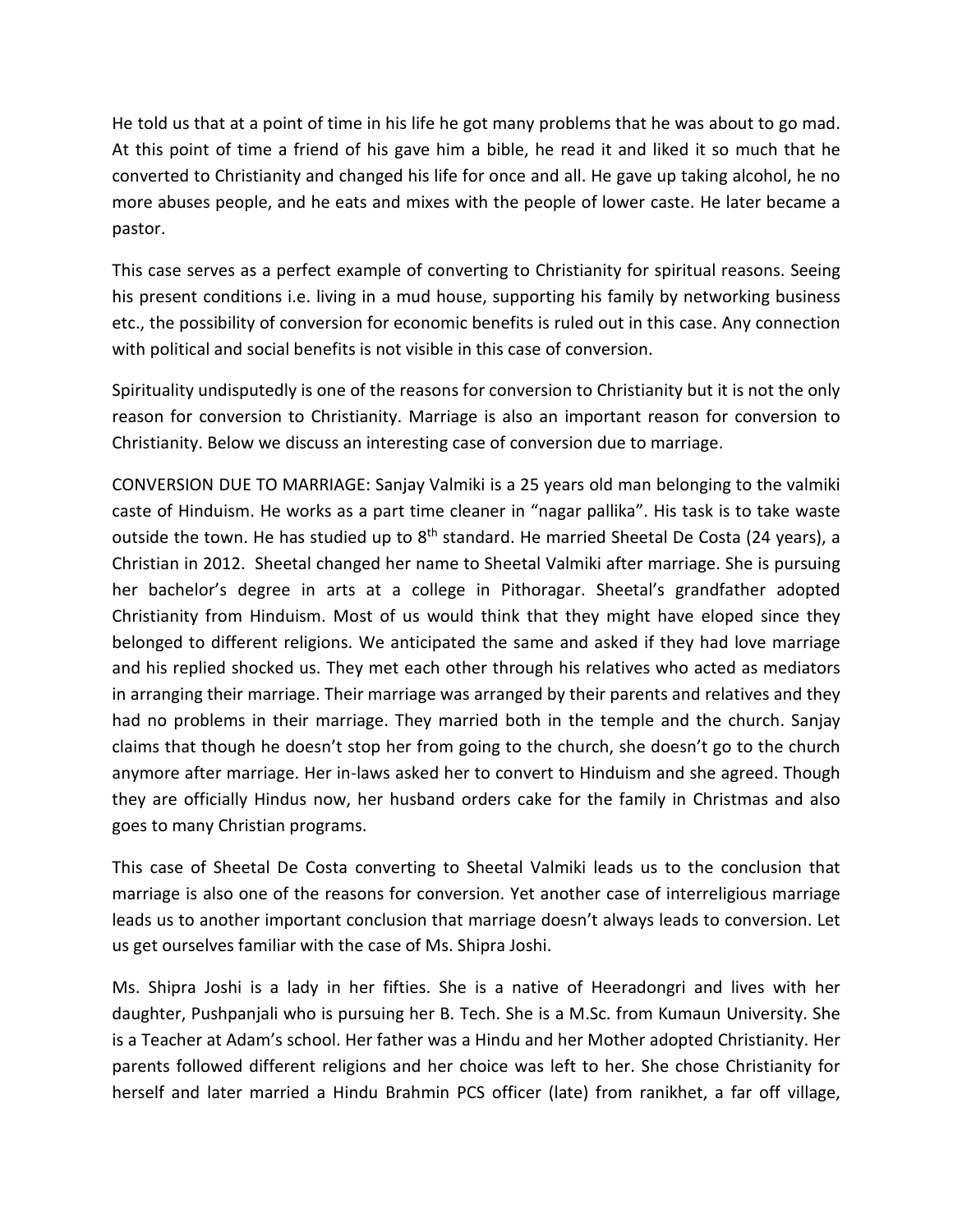where there is a lot of caste based discrimination according to them. They had problems during their marriage from husband's family and relationship with the husband family was broken. They had their marriage according to the Christian norms. In this case neither his husband nor she converted their religion. They followed their respective religion which they followed before marriage and their daughter was given the opportunity to choose the religion of her desire. Their daughter chose Christianity for herself. When her husband was alive they use to go both to the temple and the church. She and her daughter perform the Hindu rituals just to make her husband happy.

This case reveals to us that though marriage is one of the reasons for conversion, marriage doesn't always lead to conversion. The two cases i.e. the case of Sheetal De costa and Shipra Joshi is interesting from another point of view. Sheetal De Costa's arranged interreligious marriage gives us the impression that people have begin to have a very secular outlook. According to most of our interviewees, interreligious marriages are more often than not prone to obstructions and sanctions from the parents and relatives of both the bride and the groom. But in her case it wasn't so. Their marriage was arranged and they married with the full support of the parents and relatives of both the bride and the groom. Ms.Shipra Joshi's case also illustrates about the increasing secular outlook of the people. When her husband was alive she used to go to both temple and church. She and her daughter perform both the Christian and Hindu rituals. They celebrate both Diwali and Christmas in their home. Their story indicates a very secular type of ideology. Their family follows the secularist notion of tolerance and freedom of religion.

CONVERSION DUE TO IDEOLOGICAL PREFERENCE: Here is another interesting case of conversion where a Hindu couple converted to Christianity from Hinduism because there is no visible caste distinction and hierarchy in Christianity. Pastor Praveer Singh David is a 47 years old man living in Heeradongri with his family. He owns a grocery shop which is attached to his small house. He converted to Christianity in 1997 from the thakur caste of Hinduism. During his youth he was in love with a girl, his present wife, who belonged to the Brahmin pant caste. They got married against the wish of their parents. After their marriage both of them converted to Christianity as they believe that the religion has no caste distinctions. Later he became a pastor.

INSTITUTIONAL ACTIVITIES: Now let us have a look at the activities of institutes like Xavier SEVA Kendra run by Christians. A branch of Xavier SEVA Kendra is located in Heeradongri. SEVA stands for Social Education Village Animation. This is a Christian funded institution meant for providing basic health and education. There we met Father Akhil who was once a scheduled tribe before adopting Christianity. An interview with him gave us some data about the institution. The centre has two priest and some workers. This institution works for the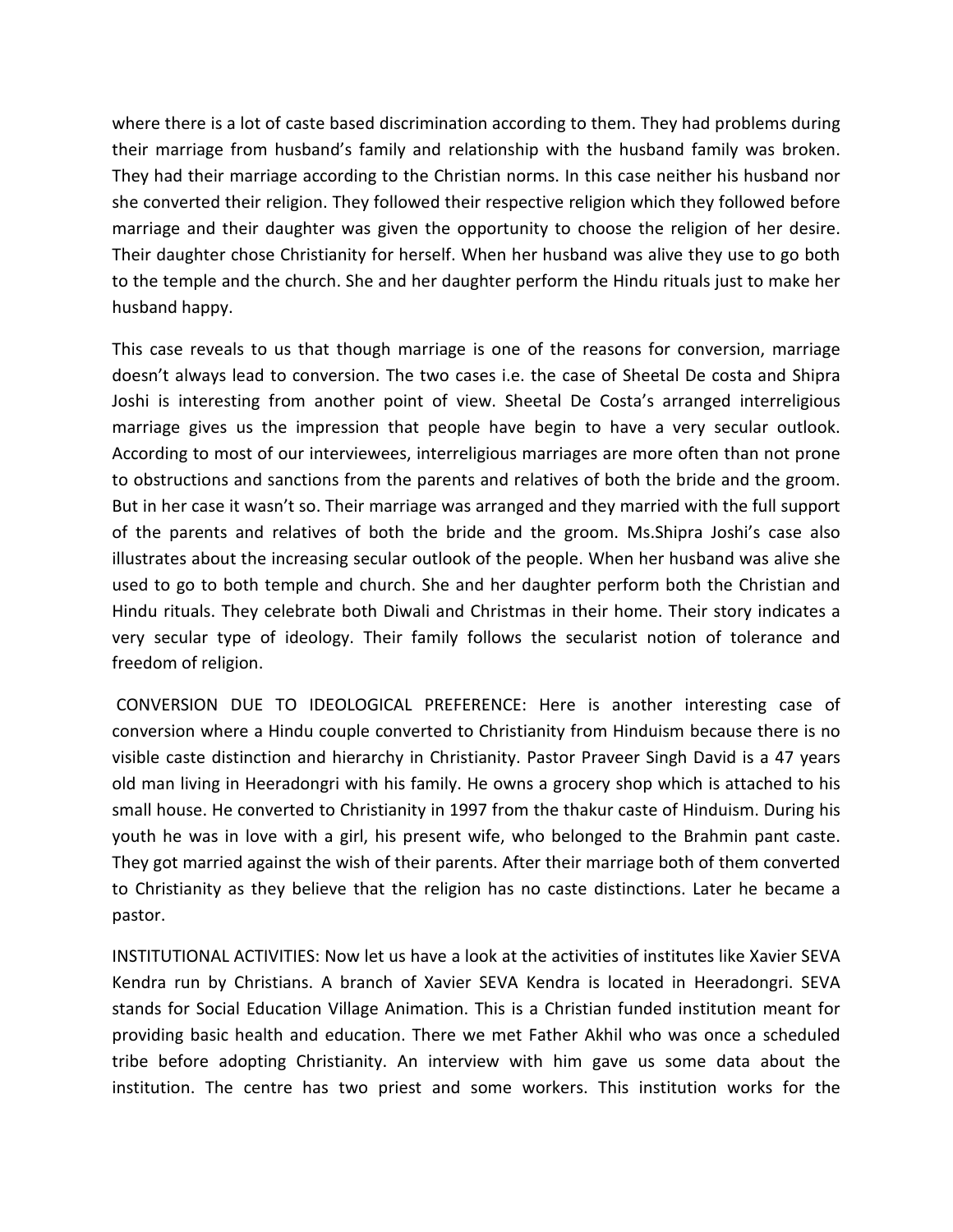upliftment of the people in the region especially the poorer section who can't afford education and health. Even though this is Christian run institution, their aim is not only to uplift Christians but they are open to people of all religion. According to him, their task is to uplift people not religion. The staff and workers are from different religious backgrounds. They give loans to the poor. A part of the loan is not meant to be recovered and part of it has to be paid back with interest. It also provides coaching programs to primary level students (class 1-5) Almora has three such tuition centers. Such tuition centers are not confined to almora but its branches are spread in different parts of the district, Almora and the state. According to him, Xavier SEVA Kendra basically aims for upliftment of the weaker section of the society irrespective of religion or faith. He adds that this institute is not concerned about converting people to Christianity and people who come to them for conversion are asked to go to the church and other places.

Another place of our concern is the Leprosy mission center at Karbala. The center was started by Sir Henry Ramsey in 1985. We interacted with the Director, Mr. Akash Singh and the supervisor, Mr. Aveek Singh, of the center. They are Christian brothers from Bageshwar. Their grandfather who was a scheduled caste converted to Christianity.

According to Mr. Akash Singh, the Director of the center, funds for the leprosy center which came from abroad have stopped now. The centre runs on government and local support. Apart from these they get help from the likes of SBI and GAIL from time to time. He observes that the center is not a religious institute but a charitable institution. They need regular support from the government to sustain it as the Leprosy Mission Trust of India is not getting funds from its headquarters in London. The center performs Christian religious rituals like reading of the Bible and offering prayers as a part of their daily routine. According to them, people do come to them for getting converted to Christianity but they ask them to go to the pastors.

Our observation regarding the two institutes- Xavier SEVA Kendra and Leprosy mission centreis that though it can't be established, with the limited data we have collected, that the socially beneficial activities of the institutes lead to conversion, there is a very high probability that people coming to them for conversion are the people whose lives are affected by the works of this institutions. The matter needs further research with long duration in the field.

CONVERSION PROBLEMS: Now let us deal with some issues related to conversion. This story is also about Pastor Praveer Singh David about whom we had discussed earlier regarding conversion to Christianity due to lack of caste distinction. After becoming Pastor, he started converting people to Christianity. He told us that he was once asked by members belonging to the RSS to have a conversation with them. During the conversation, they had some serious disagreements regarding religious issues and he was beaten up and thrown down from a hill but luckily he survived. When he gains consciousness he found himself in a very lonely hill. He was in the constant fear of being targeted by the RSS members and the Government. So he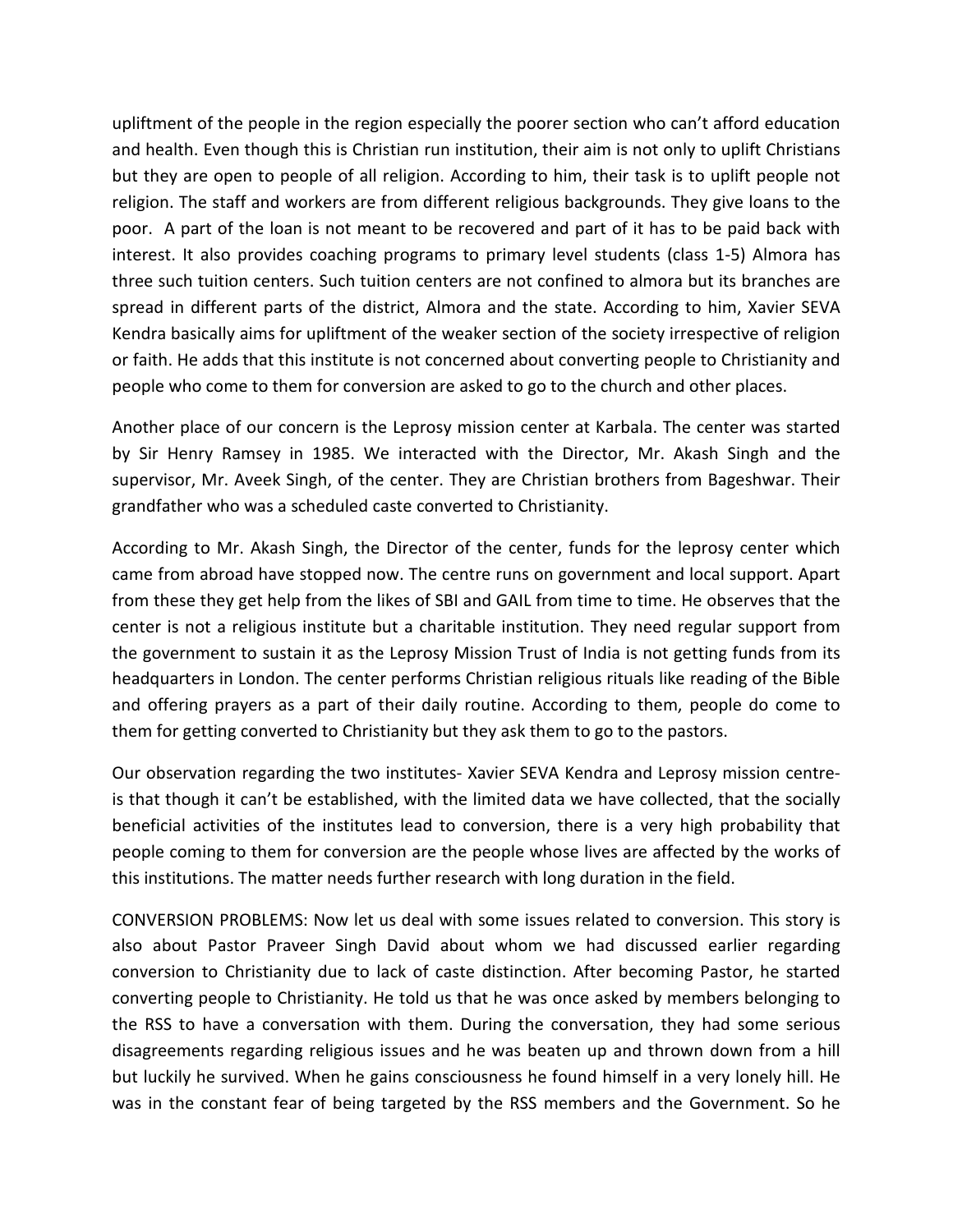made it sure that people had affidavits from the courts for conversion. He showed the affidavits and claimed that he had converted people by their own discretion and had not forced them to do so.

Pastor Kundan Bora also narrated his story about members of the confronting him near his house. The RSS members came to his house and called him out of house for a conversation and they had arguments with him. The RSS members left the place by warning him of dire consequences but luckily they have not done him any harm till date.

In light of the above developments, we would like to share with you an interesting experience with you. We interviewed father Samuel of Victory church in his posh house which was attached to the church. He is living in Heeradongri for the last twenty years. He interacted with us in a very cordial manner and offered us drinks and eatables. We talked about various issues related to our research topic. We talked about religious conversion, its present rate of conversion, differences between the upper caste and lower caste after conversion to Hinduism etc. etc. When asked to help us find the new converts in the area, he told us that he does not have the authority to do so and we have to find it ourselves. After seeking his permission to attend the church on the coming Sunday, we left the place after wishing one another. On Sunday, we went to the Church and he greeted us with a smile. After the church prayers we were served tea and biscuits at the church verandah. When we started interacting with the people he came up to us and told us that we were not permitted to do our research in the place and we can attend the church just for spiritual purpose. We stopped collecting data in the church but couldn't return immediately as that would be very inappropriate. So we had conversations with people, who were excited to talk to us for various reasons other than our topic, regarding matters not relevant to our fieldwork. During this period he came up to us thrice asking us not to conduct our fieldwork. We along with the people whom we were talking with convinced him that we are not talking about the research topic and left the place. Later we climbed down the Church stairs and met him. We shook hands with him and his companions wished one another and left the place.

After the interviews with Pastors Praveer Singh David and Kundan Bora and listening to the narratives about arguments with the RSS members we got some light on why Pastor Joseph has taken a U-turn from us. The issue of religious conversion to Christianity has been politicized and Christians have been targeted for converting people by giving economic benefits, job opportunities etc. In light of this lager social and political context, the Christians especially the pastors are in constant fear of being targeted. And that should be the reason for Pastor Samuel taking a U-turn from us.

The use of terms by the pastors and Christians are worth analyzing at this juncture. They refute that they have been 'converted' any claims that they have 'adopted' Jesus/ Christianity in their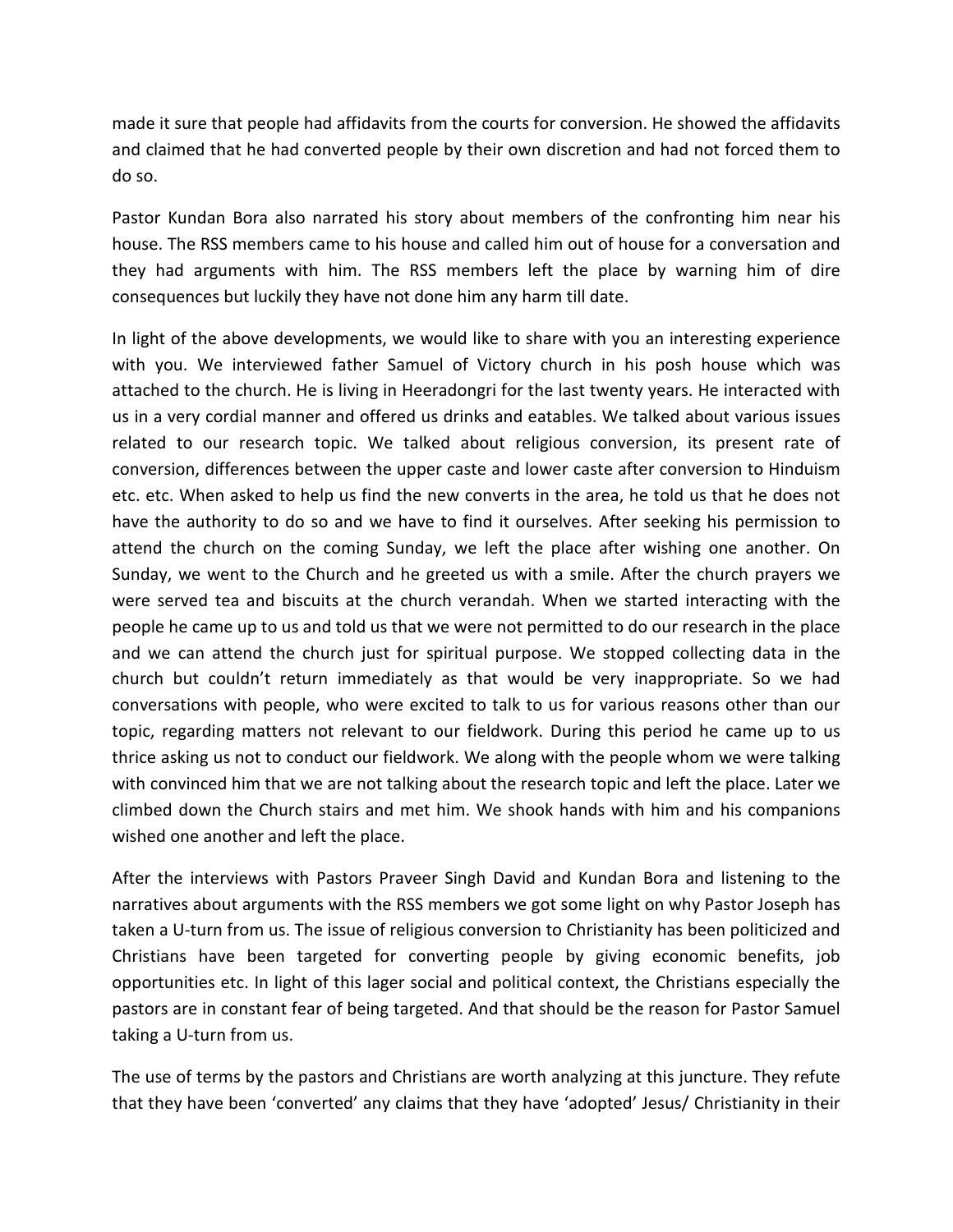lives. "I have not converted but adopted Jesus as personal savior", "people do not convert to Christianity but adopts Jesus in their lives" are some of the words they frequently use. In the whole course of our fieldwork, they bluntly refute us the moment we use the term "conversion" and they are comfortable to the word "adoption". This according to us is because of the politicization of the word "conversion" and the various connotations attached to it. It carries a certain connoted meaning of being converted to Christianity for reasons other than spiritual purposes. The fear of violence from members of other religions and the Government for "conversion" other than spiritual reasons also makes them comfortable with the word "adoption".

ISSUE OF SOCIO-POLITICO-ECONOMIC BENEFITS: The issue of converting people to Christianity by providing economic and social benefits, job opportunities is debated by all Christians. Many pastors and Christian argue from their knowledge that during British time, many Christian missionary came and offer some benefit either economical or social and try to convince people to convert to Christianity. And Christianity being a structurally egalitarian society, attracted many people mostly form lower caste. They argue that such benefits are no longer given to people who convert now. Let me share an interaction with a pastor regarding the matter.

Alan Moses is a 52 years old pastor from Tamil Nadu. He has studied up to  $10<sup>th</sup>$  standard in a Christian school in Tamil Nadu. He has a daughter and two sons. He told us that he worked till 1985 in a spinning mill and later became a Christian missionary. He argues that people believe that they get economic benefits and job opportunities after converting to Christianity but they don't get it now. Scholarships which used to fund Christian children studying abroad are not there anymore. He told us that he also got some Christian scholarships which helped him during his study. He continues to says that 'but the time has changed' those scholarship and funding are not the same as before.

He argues that they don't force or give money to convert to Christianity but people come to them. He continues that still some people come and ask him that, they are ready to convert to Christianity if they can give some economic benefits. He puts is thus, "people use to ask 'if I convert, how much you will give me' I reply 'you have to give money, because I am converting you'." He also says that he can help people who are really in need and not everybody. He joked, "My wife account – no money, my account- no money."

Christians claim that people are no longer getting economic benefits from Christian institutes for conversion to Christianity. The benefits Christians get today are from the Government as they as listed "minority" category by the government. Many of the Pastors in the local churches also comment that most of the people of other faiths live in the conception that they get lots of money and other benefits because lot of funds are coming to them from foreign countries etc.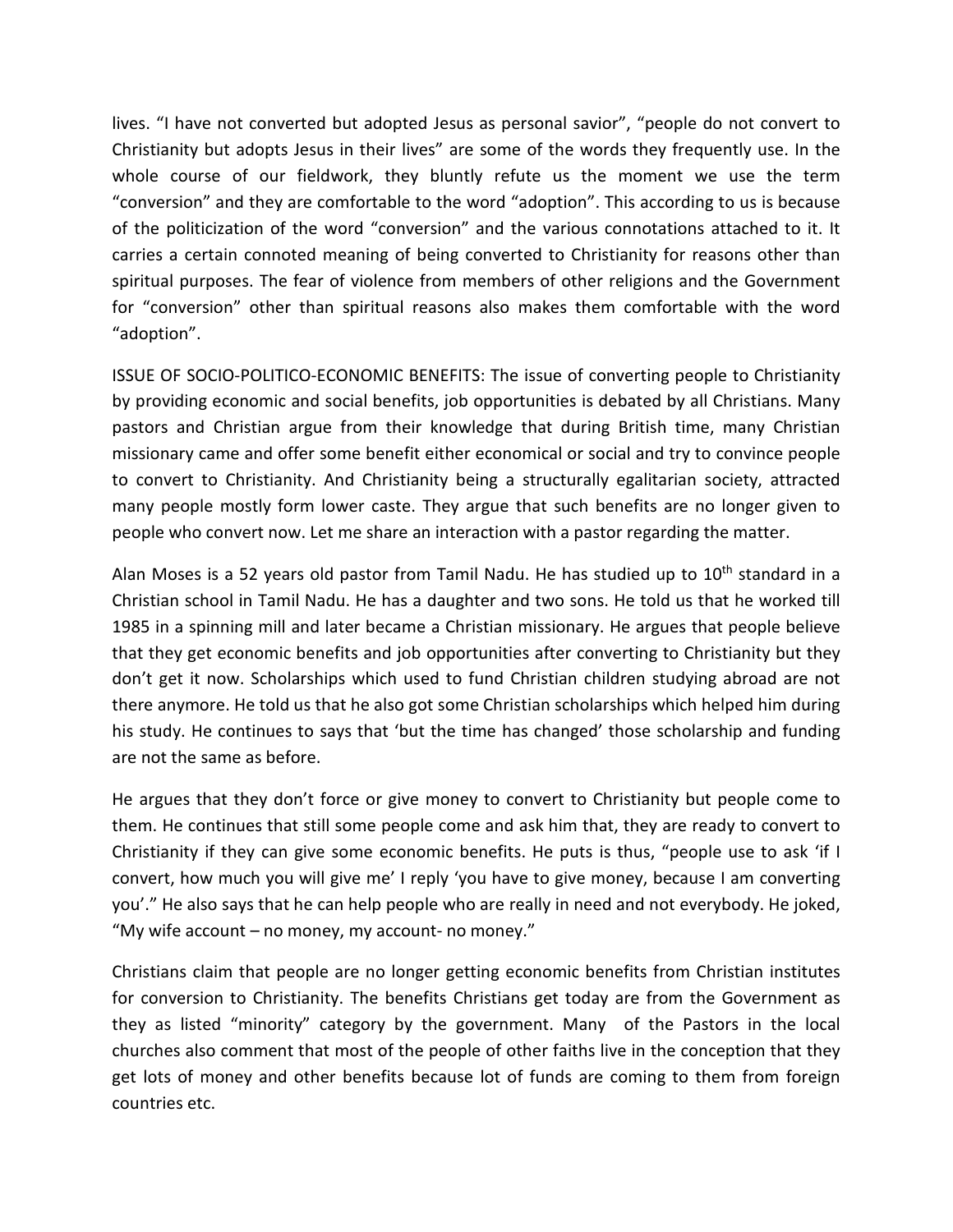They don't deny that they get some funds from abroad. But what they are arguing is that the present situation is very different compared to the past. They said that 'yes converting to Christianity' was beneficial at a time when funds use to come from abroad. But those funds are not coming as people believe, now those foreign funds has either stop coming or are in very minimal amount even it comes. Christians deny the claim that they convert to or adopt Christianity because of economic or political benefit. They claim that they do get benefitted by knowing the right path of life but not economically or politically.

At present there are very few cases of religious conversion. Most of the converts in the region are old converts, it means they are not converted but born as Christian. Christianity was adopted during their grandparents' or parents' generations. Christianity attracts people mostly from the Hindu religion. Though people from upper caste also convert to Christianity the religion attracts more people from the lower caste than the upper caste. While there may be several reasons one of the major reasons is the lack of caste based hierarchy in Christianity. A pastor who was once belonged to upper caste Hindu comments as a joke that "since Christian attracted many lower caste people, now Pastors in the church are occupied mostly by converts from lower caste, so we (converts from higher caste) get less chance to become Pastor."

According to a Pastor, who converted to Christianity from upper Caste Hinduism due to its egalitarianism, Christians in the region are not active or agile Christian; they live in their own selfishness. He also talks about the arguments he had with other local priests. He argued that there are also many priests who try to convert as many people as possible in to order to get favor from abroad. When those missionaries or officials from foreign countries come to the place, the local priests try to show maximum number of certificates of converts, so that they can get more funds for their upliftment.

We also interacted with people belonging to religion other than Hinduism and Christianity. Taladhania is a place where Muslims settle peacefully in large numbers. There are also people of other religions. They live together peacefully. In one of the interview we had with Muslim family, they asserted that they are satisfied with their religion. They strongly comment that they will not convert to any other religion. They said that they 'were born Muslim and will die as Muslim even they starve'. They believe that those Hindus who converted to Christianity are weak Hindus. Like many others, they also think that some Hindus convert to Christianity to gain social and economic advantages.

PEOPLES' NAME AND RELIGION: From this fieldwork we also got interesting information regarding the 'Naming' of the person after conversion. Generally people adopt English names and surnames after adopting Christianity. Here, we find many instances where converted Christians retain their old surname and have names peculiar to Hinduism after generations of conversion. Pastors and Christians argue that changing names after adopting Christianity is not